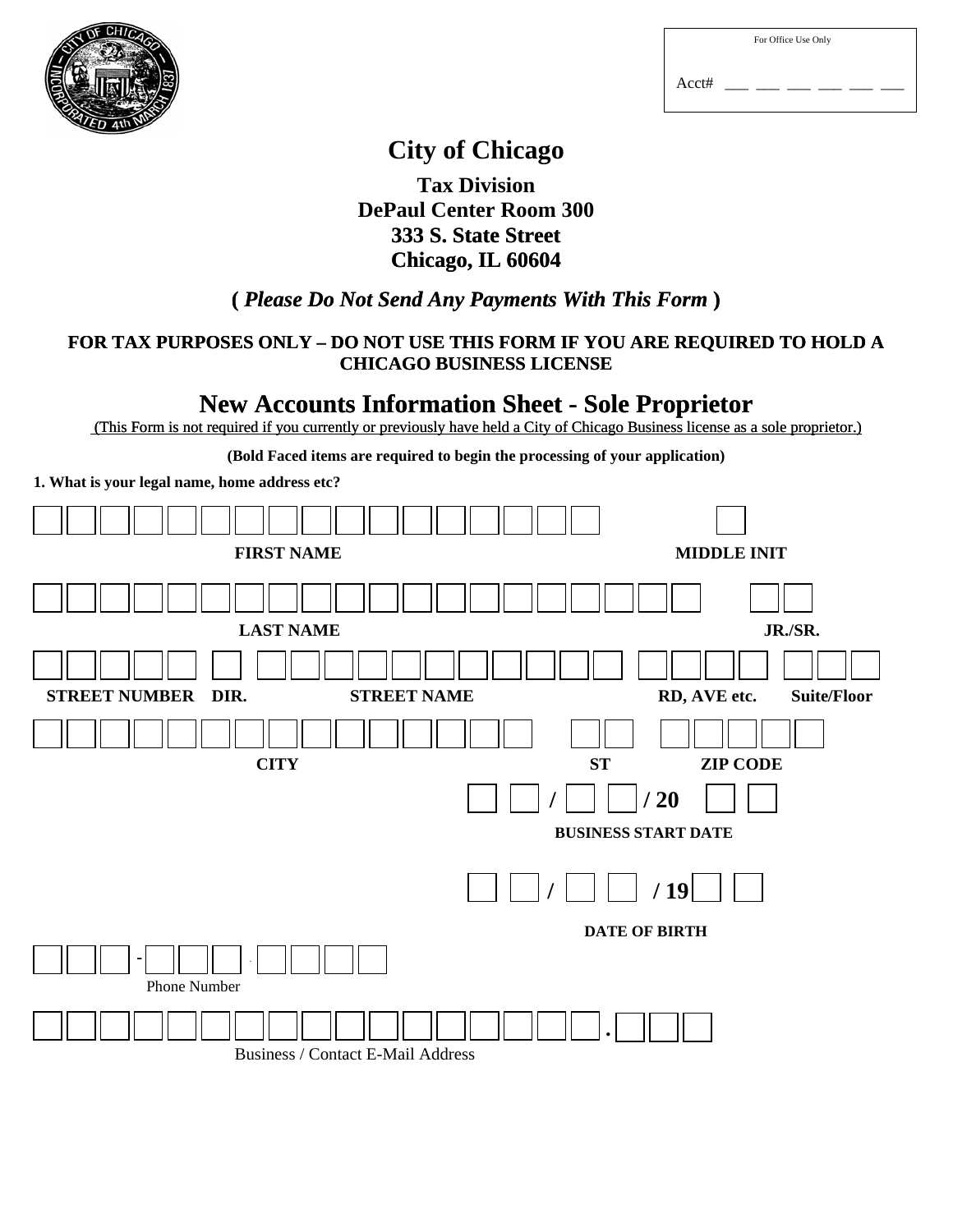| *(If different you must apply for an Assumed Name at 118 N. Clark St. Lower Level Chicago, IL 60602 (312) 603-5652)<br>3. Illinois Business Tax (IBT) Number**<br>(Needed if goods are sold or if you have employees other than yourself on your payroll)<br>**If you do not have a current IBT# you may obtain one from the Ill. Dept. of Revenue at 100 W. Randolph St. (Lower Level) (217) 785-3707<br>4. Describe your business's activities? Please mention all products or services you offer.<br>5. Do you employ 50 or more individuals whose work is located in Chicago<br>Yes<br>N <sub>0</sub><br>(circle one)<br>6. Do you rent out or lese tangible items which are used in Chicago<br>(circle one)<br>N <sub>0</sub><br>Yes<br>7. Who is the primary contact person for the organization?<br><b>FIRST NAME</b><br><b>MIDDLE INIT</b><br>JR./SR<br><b>LAST NAME</b><br>8. What is the business site address where business transactions or public way use occur?<br><b>STREET NUMBER DIR.</b><br><b>STREET NAME</b><br>RD, AVE etc.<br><b>Suite/Floor</b><br><b>CITY</b><br><b>ZIP CODE</b><br><b>ST</b><br>Phone Number<br>FAX Number<br>9. Do you own or rent the location where your business transactions or public way use occur?<br>own | 2. |  |  | What is the Doing Business As (DBA) name (if not doing business under your own name)? * |  |  |  |  |  |  |  |
|------------------------------------------------------------------------------------------------------------------------------------------------------------------------------------------------------------------------------------------------------------------------------------------------------------------------------------------------------------------------------------------------------------------------------------------------------------------------------------------------------------------------------------------------------------------------------------------------------------------------------------------------------------------------------------------------------------------------------------------------------------------------------------------------------------------------------------------------------------------------------------------------------------------------------------------------------------------------------------------------------------------------------------------------------------------------------------------------------------------------------------------------------------------------------------------------------------------------------------------------------------|----|--|--|-----------------------------------------------------------------------------------------|--|--|--|--|--|--|--|
|                                                                                                                                                                                                                                                                                                                                                                                                                                                                                                                                                                                                                                                                                                                                                                                                                                                                                                                                                                                                                                                                                                                                                                                                                                                            |    |  |  |                                                                                         |  |  |  |  |  |  |  |
|                                                                                                                                                                                                                                                                                                                                                                                                                                                                                                                                                                                                                                                                                                                                                                                                                                                                                                                                                                                                                                                                                                                                                                                                                                                            |    |  |  |                                                                                         |  |  |  |  |  |  |  |
|                                                                                                                                                                                                                                                                                                                                                                                                                                                                                                                                                                                                                                                                                                                                                                                                                                                                                                                                                                                                                                                                                                                                                                                                                                                            |    |  |  |                                                                                         |  |  |  |  |  |  |  |
|                                                                                                                                                                                                                                                                                                                                                                                                                                                                                                                                                                                                                                                                                                                                                                                                                                                                                                                                                                                                                                                                                                                                                                                                                                                            |    |  |  |                                                                                         |  |  |  |  |  |  |  |
|                                                                                                                                                                                                                                                                                                                                                                                                                                                                                                                                                                                                                                                                                                                                                                                                                                                                                                                                                                                                                                                                                                                                                                                                                                                            |    |  |  |                                                                                         |  |  |  |  |  |  |  |
|                                                                                                                                                                                                                                                                                                                                                                                                                                                                                                                                                                                                                                                                                                                                                                                                                                                                                                                                                                                                                                                                                                                                                                                                                                                            |    |  |  |                                                                                         |  |  |  |  |  |  |  |
|                                                                                                                                                                                                                                                                                                                                                                                                                                                                                                                                                                                                                                                                                                                                                                                                                                                                                                                                                                                                                                                                                                                                                                                                                                                            |    |  |  |                                                                                         |  |  |  |  |  |  |  |
|                                                                                                                                                                                                                                                                                                                                                                                                                                                                                                                                                                                                                                                                                                                                                                                                                                                                                                                                                                                                                                                                                                                                                                                                                                                            |    |  |  |                                                                                         |  |  |  |  |  |  |  |
|                                                                                                                                                                                                                                                                                                                                                                                                                                                                                                                                                                                                                                                                                                                                                                                                                                                                                                                                                                                                                                                                                                                                                                                                                                                            |    |  |  |                                                                                         |  |  |  |  |  |  |  |
|                                                                                                                                                                                                                                                                                                                                                                                                                                                                                                                                                                                                                                                                                                                                                                                                                                                                                                                                                                                                                                                                                                                                                                                                                                                            |    |  |  |                                                                                         |  |  |  |  |  |  |  |
|                                                                                                                                                                                                                                                                                                                                                                                                                                                                                                                                                                                                                                                                                                                                                                                                                                                                                                                                                                                                                                                                                                                                                                                                                                                            |    |  |  |                                                                                         |  |  |  |  |  |  |  |
|                                                                                                                                                                                                                                                                                                                                                                                                                                                                                                                                                                                                                                                                                                                                                                                                                                                                                                                                                                                                                                                                                                                                                                                                                                                            |    |  |  |                                                                                         |  |  |  |  |  |  |  |
|                                                                                                                                                                                                                                                                                                                                                                                                                                                                                                                                                                                                                                                                                                                                                                                                                                                                                                                                                                                                                                                                                                                                                                                                                                                            |    |  |  |                                                                                         |  |  |  |  |  |  |  |
|                                                                                                                                                                                                                                                                                                                                                                                                                                                                                                                                                                                                                                                                                                                                                                                                                                                                                                                                                                                                                                                                                                                                                                                                                                                            |    |  |  |                                                                                         |  |  |  |  |  |  |  |
|                                                                                                                                                                                                                                                                                                                                                                                                                                                                                                                                                                                                                                                                                                                                                                                                                                                                                                                                                                                                                                                                                                                                                                                                                                                            |    |  |  |                                                                                         |  |  |  |  |  |  |  |
|                                                                                                                                                                                                                                                                                                                                                                                                                                                                                                                                                                                                                                                                                                                                                                                                                                                                                                                                                                                                                                                                                                                                                                                                                                                            |    |  |  |                                                                                         |  |  |  |  |  |  |  |
|                                                                                                                                                                                                                                                                                                                                                                                                                                                                                                                                                                                                                                                                                                                                                                                                                                                                                                                                                                                                                                                                                                                                                                                                                                                            |    |  |  |                                                                                         |  |  |  |  |  |  |  |
|                                                                                                                                                                                                                                                                                                                                                                                                                                                                                                                                                                                                                                                                                                                                                                                                                                                                                                                                                                                                                                                                                                                                                                                                                                                            |    |  |  |                                                                                         |  |  |  |  |  |  |  |
|                                                                                                                                                                                                                                                                                                                                                                                                                                                                                                                                                                                                                                                                                                                                                                                                                                                                                                                                                                                                                                                                                                                                                                                                                                                            |    |  |  |                                                                                         |  |  |  |  |  |  |  |
|                                                                                                                                                                                                                                                                                                                                                                                                                                                                                                                                                                                                                                                                                                                                                                                                                                                                                                                                                                                                                                                                                                                                                                                                                                                            |    |  |  |                                                                                         |  |  |  |  |  |  |  |
|                                                                                                                                                                                                                                                                                                                                                                                                                                                                                                                                                                                                                                                                                                                                                                                                                                                                                                                                                                                                                                                                                                                                                                                                                                                            |    |  |  |                                                                                         |  |  |  |  |  |  |  |

\_\_\_\_\_\_\_\_\_ rent

Note: If you rent your business location you may be required to supply a copy of your lease.